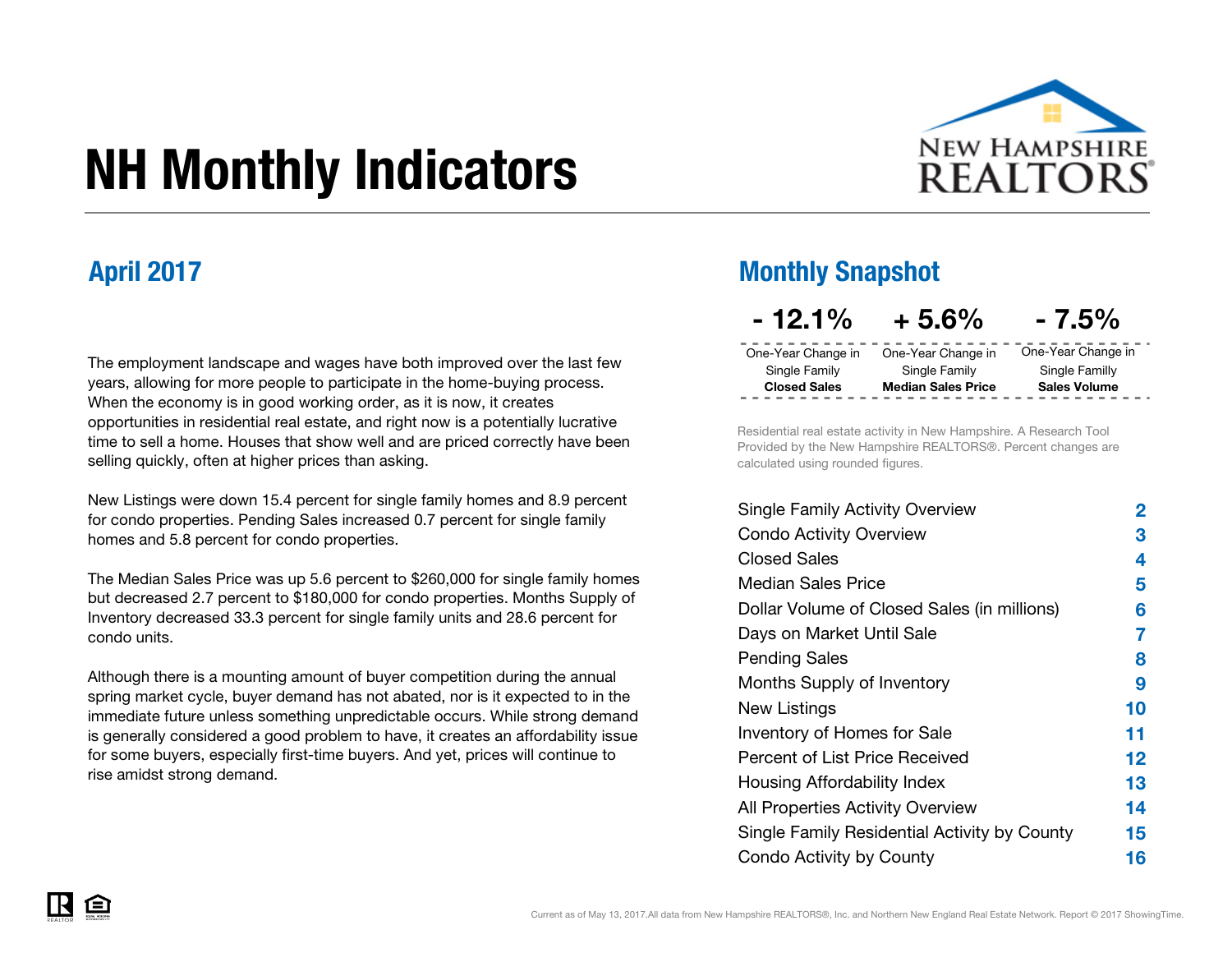### NH Single Family Residential Activity Overview

Key metrics by report month and for year-to-date (YTD) starting from the first of the year.



| <b>Key Metrics</b>                         | <b>Historical Sparkbars</b>                  | 4-2016    | 4-2017    | <b>Percent Change</b> |           | <b>YTD 2016 YTD 2017</b> | <b>Percent Change</b> |
|--------------------------------------------|----------------------------------------------|-----------|-----------|-----------------------|-----------|--------------------------|-----------------------|
| <b>Closed Sales</b>                        | 4-2014<br>4-2017<br>4-2015<br>4-2016         | 1,284     | 1,129     | $-12.1%$              | 4,128     | 3,888                    | $-5.8%$               |
| <b>Median Sales Price</b>                  | $4 - 2014$<br>4-2015<br>$4 - 2016$<br>4-2017 | \$246,250 | \$260,000 | $+5.6%$               | \$235,550 | \$250,000                | $+6.1%$               |
| \$ Volume of Closed Sales<br>(in millions) | 4-2014<br>4-2017<br>4-2015<br>4-2016         | \$357.8   | \$330.8   | $-7.5%$               | \$1,117.5 | \$1,122.5                | $+0.4%$               |
| <b>Days on Market</b>                      | 4-2014<br>4-2015<br>4-2016<br>$4 - 201$      | 96        | 79        | $-17.7%$              | 100       | 87                       | $-13.0%$              |
| <b>Pending Sales</b>                       | 4-2014<br>4-2015<br>4-2016<br>4-2017         | 1,827     | 1,840     | $+0.7%$               | 5,602     | 5,597                    | $-0.1%$               |
| <b>Months Supply</b>                       | 4-2014<br>4-2015<br>4-2016<br>4-2017         | 5.4       | 3.6       | $-33.3%$              | --        |                          |                       |
| <b>New Listings</b>                        | 4-2015<br>4-2016<br>4-2017<br>4-2014         | 2,842     | 2,404     | $-15.4%$              | 8,130     | 7,049                    | $-13.3%$              |
| <b>Homes for Sale</b>                      | 4-2014<br>4-2015<br>4-2016<br>4-2017         | 7,726     | 5,275     | $-31.7%$              |           |                          |                       |
| <b>Pct. of List Price Received</b>         | 4-2014<br>4-2015<br>4-2016<br>4-2017         | 97.5%     | 98.1%     | $+0.6%$               | 96.9%     | 97.5%                    | $+0.6%$               |
| <b>Affordability Index</b>                 | 4-2014<br>4-2015<br>4-2016<br>4-2017         | 160       | 147       | $-8.1%$               | 167       | 153                      | $-8.4%$               |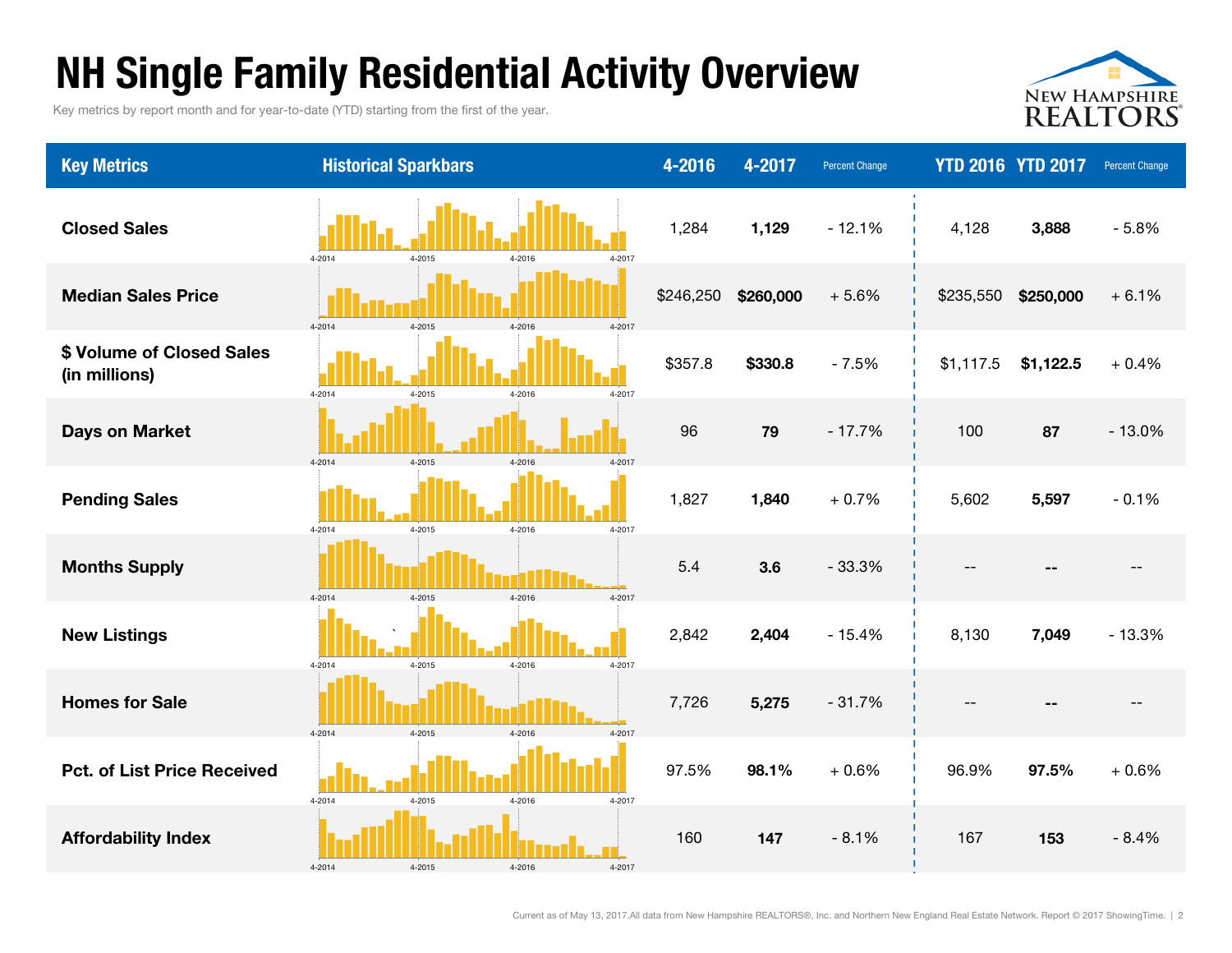## NH Condo Activity Overview

Key metrics by report month and for year-to-date (YTD) starting from the first of the year.



| <b>Key Metrics</b>                         | <b>Historical Sparkbars</b>                  | 4-2016    | 4-2017    | <b>Percent Change</b> |           | <b>YTD 2016 YTD 2017</b> | <b>Percent Change</b> |
|--------------------------------------------|----------------------------------------------|-----------|-----------|-----------------------|-----------|--------------------------|-----------------------|
| <b>Closed Sales</b>                        | 4-2014<br>4-2015<br>4-2016<br>4-2017         | 358       | 337       | $-5.9%$               | 1,096     | 1,189                    | $+8.5%$               |
| <b>Median Sales Price</b>                  | $4 - 2014$<br>$4 - 2015$<br>4-2016<br>4-2017 | \$185,000 | \$180,000 | $-2.7%$               | \$172,000 | \$180,125                | $+4.7%$               |
| \$ Volume of Closed Sales<br>(in millions) | 4-2014<br>4-2015<br>4-2016<br>4-2017         | \$75.6    | \$71.5    | $-5.4%$               | \$220.2   | \$265.8                  | $+20.7%$              |
| <b>Days on Market</b>                      | $4 - 2015$<br>4-2014<br>4-2016<br>$4 - 2017$ | 75        | 65        | $-13.3%$              | 83        | 76                       | $-8.4%$               |
| <b>Pending Sales</b>                       | 4-2014<br>4-2015<br>4-2016<br>4-2017         | 452       | 478       | $+5.8%$               | 1,427     | 1,534                    | $+7.5%$               |
| <b>Months Supply</b>                       | 4-2014<br>$4 - 2015$<br>4-2016<br>4-2017     | 4.2       | 3.0       | $-28.6%$              | $-$       |                          |                       |
| <b>New Listings</b>                        | $4 - 2015$<br>4-2016<br>4-2017<br>4-2014     | 609       | 555       | $-8.9%$               | 1,957     | 1,809                    | $-7.6%$               |
| <b>Homes for Sale</b>                      | 4-2014<br>$4 - 2015$<br>4-2016<br>4-2017     | 1,551     | 1,127     | $-27.3%$              |           |                          |                       |
| <b>Pct. of List Price Received</b>         | 4-2014<br>4-2015<br>4-2016<br>4-2017         | 98.2%     | 98.7%     | $+0.5%$               | 97.4%     | 98.2%                    | $+0.8%$               |
| <b>Affordability Index</b>                 | 4-2014<br>4-2015<br>4-2016<br>4-2017         | 213       | 213       | 0.0%                  | 229       | 213                      | $-7.0%$               |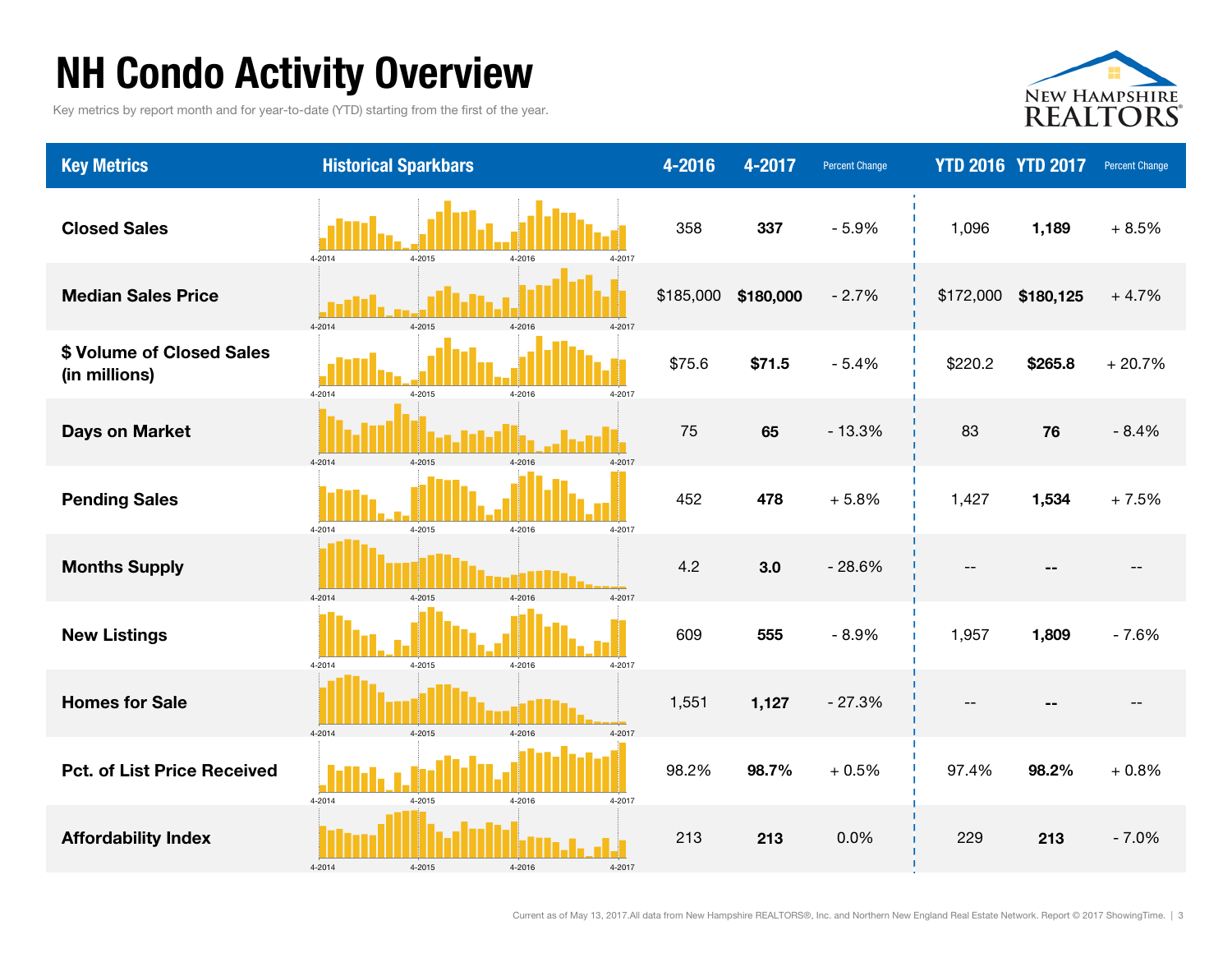### NH Closed Sales

A count of the actual sales that closed in a given month.





| <b>Closed Sales</b> | Single<br>Family | Year-Over-Year<br>Change | Condo | Year-Over-Year<br>Change |
|---------------------|------------------|--------------------------|-------|--------------------------|
| May-2016            | 1,681            | $+17.5%$                 | 402   | $+5.5%$                  |
| Jun-2016            | 2,027            | $+9.2%$                  | 509   | +17.8%                   |
| Jul-2016            | 1,857            | $-5.0\%$                 | 398   | $-21.5%$                 |
| Aug-2016            | 1.908            | $+8.0\%$                 | 454   | $+6.6%$                  |
| Sep-2016            | 1,680            | $+1.3%$                  | 424   | $-1.4%$                  |
| Oct-2016            | 1,646            | $+4.0%$                  | 423   | $-4.1%$                  |
| Nov-2016            | 1,398            | $+20.9%$                 | 377   | $+22.8%$                 |
| Dec-2016            | 1,291            | $-7.8\%$                 | 345   | $-1.7%$                  |
| Jan-2017            | 890              | $-3.9\%$                 | 288   | $+29.7%$                 |
| Feb-2017            | 776              | $-6.6\%$                 | 262   | $+18.0\%$                |
| Mar-2017            | 1,093            | $+0.6%$                  | 302   | $+2.7%$                  |
| Apr-2017            | 1,129            | $-12.1%$                 | 337   | $-5.9\%$                 |
| 12-Month Avg        | 1.448            | $+2.6%$                  | 377   | $+3.4%$                  |

#### Historical NH Closed Sales by Month



Current as of May 13, 2017.All data from New Hampshire REALTORS®, Inc. and Northern New England Real Estate Network. Report © 2017 ShowingTime. | 4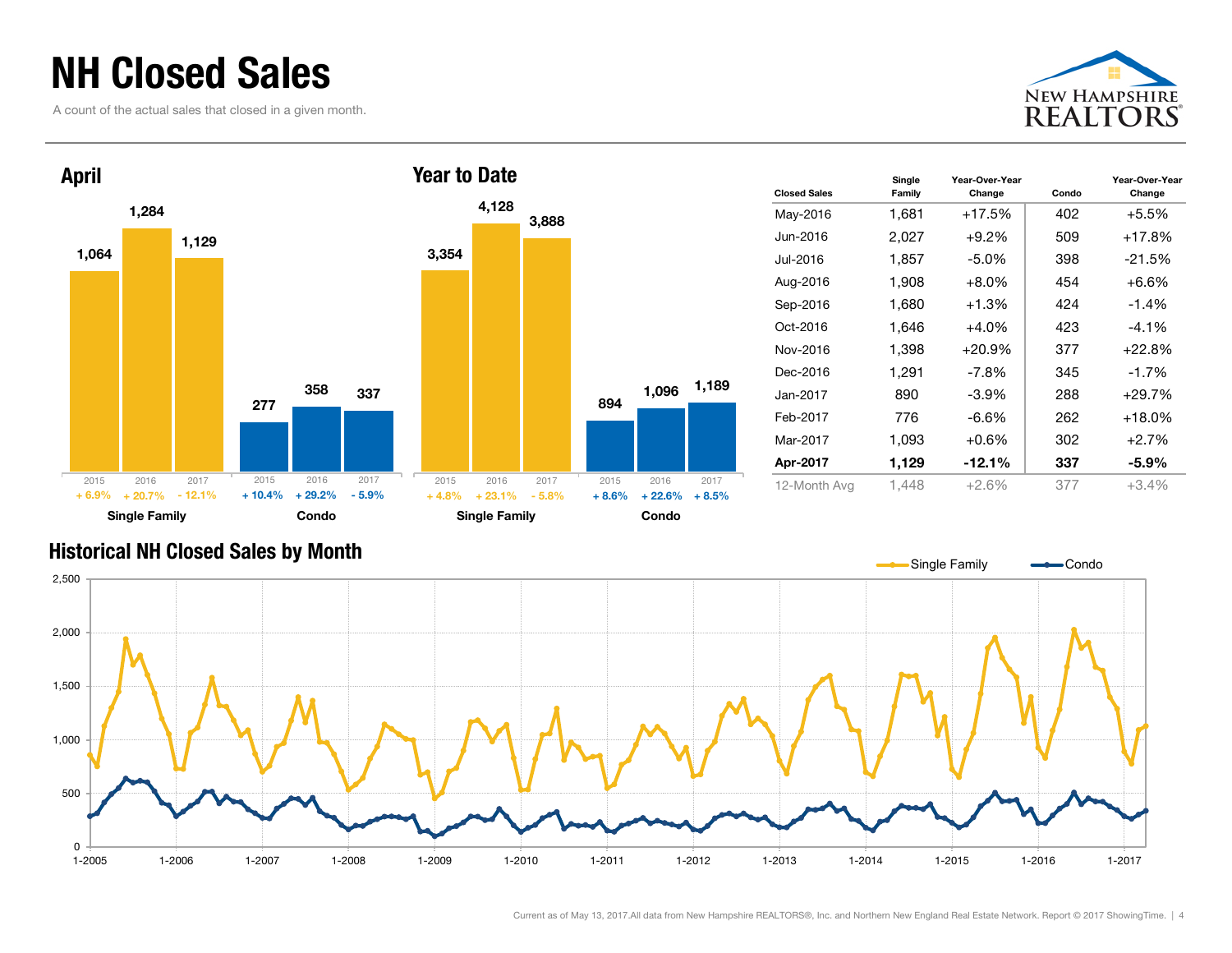### NH Median Sales Price

Point at which half of the sales sold for more and half sold for less, not accounting for seller concessions, in a given month.





| <b>Median Sales Price</b> | Single<br>Family | Year-Over-Year<br>Change | Condo     | Year-Over-Year<br>Change |
|---------------------------|------------------|--------------------------|-----------|--------------------------|
| May-2016                  | \$246,900        | $+0.8%$                  | \$181,000 | $+3.5%$                  |
| Jun-2016                  | \$256,200        | $+0.5%$                  | \$184,900 | $+2.8%$                  |
| Jul-2016                  | \$256,000        | $+0.8%$                  | \$184,500 | $+0.3%$                  |
| Aug-2016                  | \$258,000        | $+5.7%$                  | \$190,500 | $+7.0%$                  |
| Sep-2016                  | \$255,000        | $+2.7%$                  | \$200,000 | +17.7%                   |
| Oct-2016                  | \$248,000        | $+3.4%$                  | \$188,000 | $+6.2%$                  |
| Nov-2016                  | \$247,000        | $+5.1%$                  | \$190,000 | $+8.1\%$                 |
| Dec-2016                  | \$250,000        | $+6.4%$                  | \$194,000 | +14.2%                   |
| Jan-2017                  | \$247,500        | $+6.9%$                  | \$179,900 | $+10.0\%$                |
| Feb-2017                  | \$244,000        | $+10.9\%$                | \$174,750 | $+0.5%$                  |
| Mar-2017                  | \$243,250        | $+3.5%$                  | \$190,000 | +15.5%                   |
| Apr-2017                  | \$260,000        | $+5.6%$                  | \$180,000 | $-2.7\%$                 |
| 12-Month Avg*             | \$251,500        | +3.3%                    | \$186,500 | $+6.6%$                  |

#### Historical NH Median Sales Price by Month

\* Median Sales Price for all properties from May 2016 through April 2017. This is not the average of the individual figures above.



Current as of May 13, 2017.All data from New Hampshire REALTORS®, Inc. and Northern New England Real Estate Network. Report © 2017 ShowingTime. | 5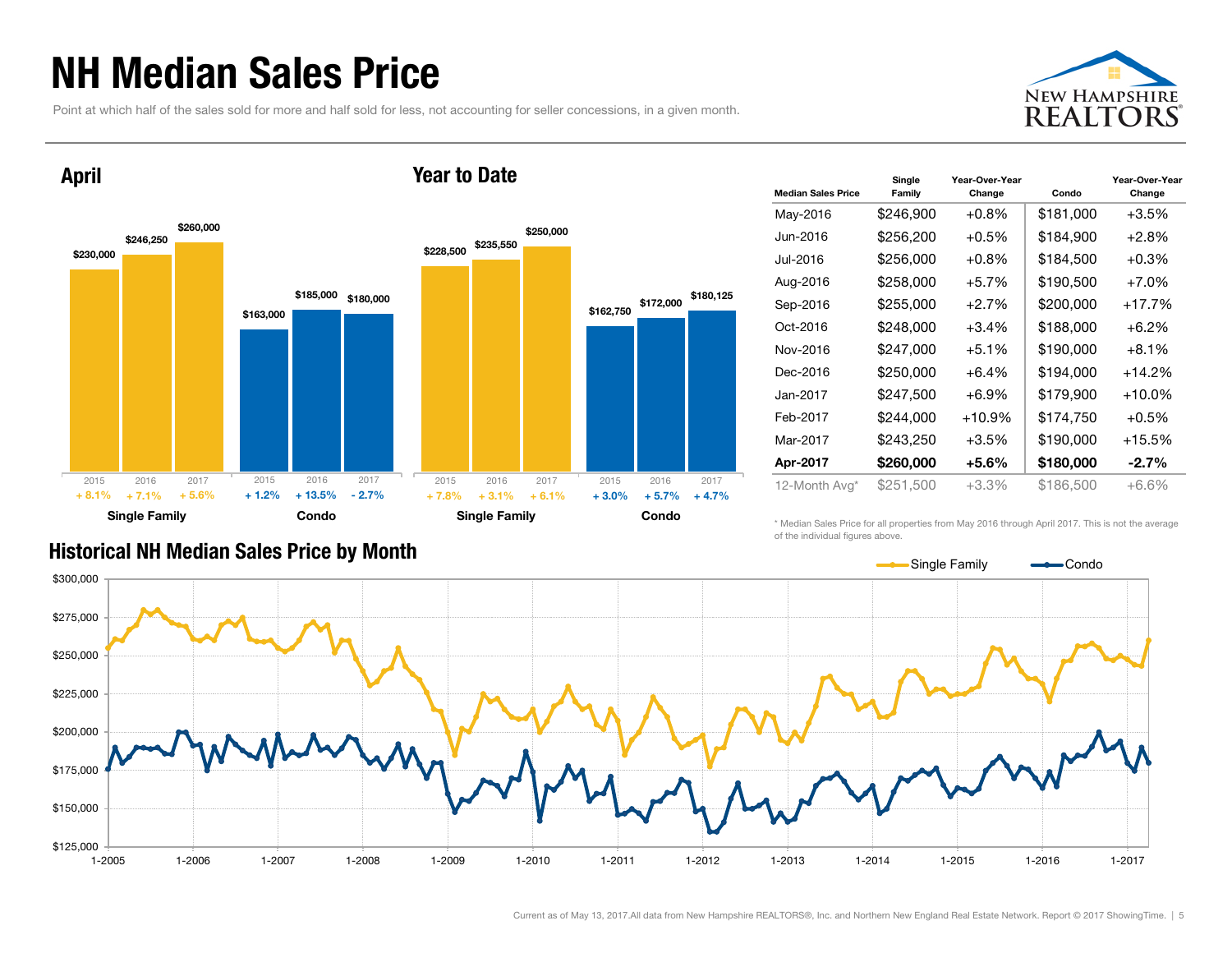### NH \$ Volume of Closed Sales

The total dollar volume for all closed sales in a given month (in millions). Does not account for seller concessions.





| \$ Volume of Closed<br>Sales (in millions) | Single<br>Family | Year-Over-Year<br>Change | Condo   | Year-Over-Year<br>Change |
|--------------------------------------------|------------------|--------------------------|---------|--------------------------|
| May-2016                                   | \$483.8          | $+18.5%$                 | \$83.9  | +8.8%                    |
| Jun-2016.                                  | \$594.1          | $+9.7\%$                 | \$108.3 | $+20.7%$                 |
| Jul-2016                                   | \$555.9          | -6.2%                    | \$86.1  | $-18.4%$                 |
| Aug-2016                                   | \$568.4          | $+13.2%$                 | \$99.7  | $+13.7%$                 |
| Sep-2016                                   | \$497.6          | $+1.8%$                  | \$100.7 | $+20.2%$                 |
| Oct-2016                                   | \$480.9          | $+10.0\%$                | \$91.9  | $+1.9%$                  |
| Nov-2016                                   | \$422.0          | $+31.4%$                 | \$86.3  | $+29.0%$                 |
| Dec-2016                                   | \$380.5          | $-1.8%$                  | \$78.1  | $+16.9%$                 |
| Jan-2017                                   | \$263.3          | $+2.3%$                  | \$67.2  | $+52.0%$                 |
| Feb-2017                                   | \$225.3          | $+6.6\%$                 | \$54.1  | $+26.7%$                 |
| Mar-2017                                   | \$303.3          | $+4.3%$                  | \$73.0  | $+26.3%$                 |
| Apr-2017                                   | \$330.8          | -7.5%                    | \$71.5  | $-5.4\%$                 |
| 12-Month Avg*                              | \$425.5          | $+6.4%$                  | \$83.4  | +12.7%                   |

#### Historical NH \$ Volume of Closed Sales by Month (in millions)

\* \$ Volume of Closed Sales (in millions) for all properties from May 2016 through April 2017. This is not the average of the individual figures above.

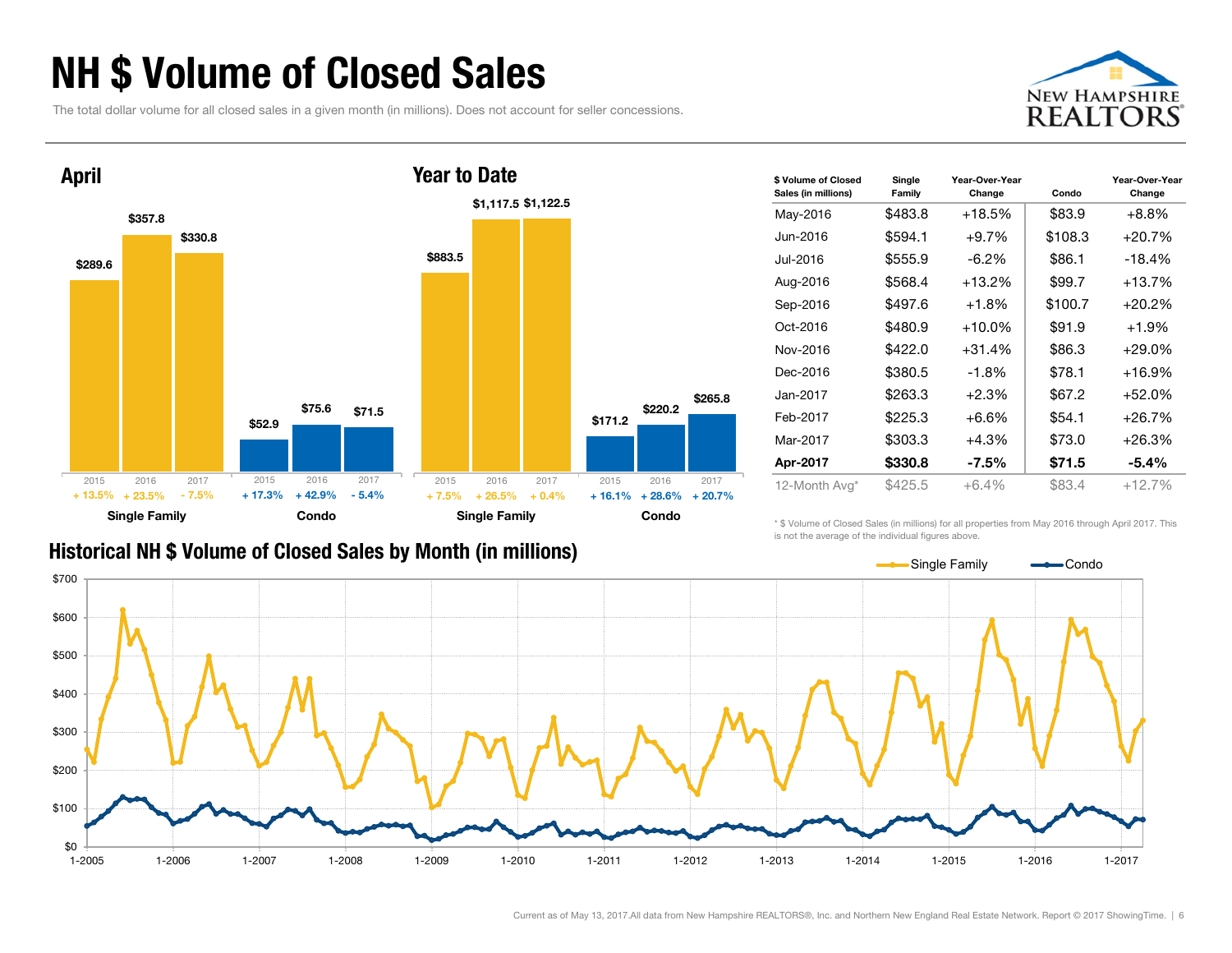### NH Days on Market

Average number of days between when a property is listed and when an offer is accepted in a given month.





| Days on Market | Single<br>Family | Year-Over-Year<br>Change | Condo | Year-Over-Year<br>Change |
|----------------|------------------|--------------------------|-------|--------------------------|
| May-2016       | 77               | $-18.1%$                 | 68    | $-15.0\%$                |
| Jun-2016       | 72               | $-2.7\%$                 | 53    | $-26.4%$                 |
| Jul-2016       | 69               | $+3.0\%$                 | 59    | $-21.3%$                 |
| Aug-2016       | 69               | $+3.0\%$                 | 63    | $-3.1\%$                 |
| Sep-2016       | 99               | $+30.3%$                 | 82    | $+1.2%$                  |
| Oct-2016       | 79               | $0.0\%$                  | 69    | $-9.2\%$                 |
| Nov-2016       | 81               | $-9.0\%$                 | 66    | $-18.5%$                 |
| Dec-2016       | 82               | $-8.9\%$                 | 74    | $+2.8%$                  |
| Jan-2017       | 87               | $-12.1%$                 | 73    | $-8.8\%$                 |
| Feb-2017       | 97               | -4.9%                    | 87    | $-3.3\%$                 |
| Mar-2017       | 90               | $-14.3%$                 | 83    | $-5.7%$                  |
| Apr-2017       | 79               | $-17.7%$                 | 65    | -13.3%                   |
| 12-Month Avg*  | 80               | $-4.4%$                  | 69    | $-10.6%$                 |

\* Days on Market for all properties from May 2016 through April 2017. This is not the average of the individual figures above.



#### Historical NH Days on Market by Month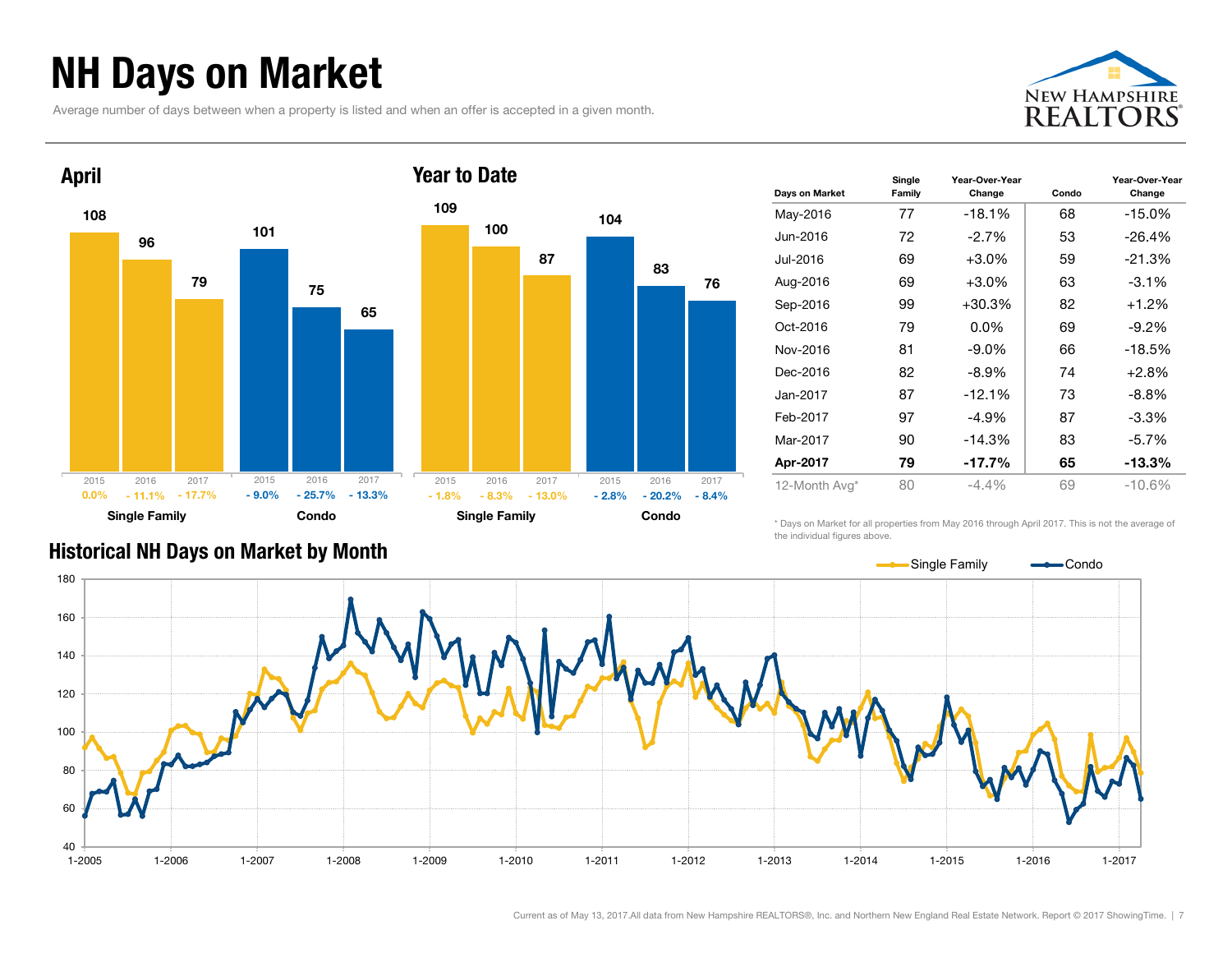### NH Pending Sales

A count of the properties on which offers have been accepted in a given month.





| <b>Pending Sales</b> | Single<br>Family | Year-Over-Year<br>Change | Condo | Year-Over-Year<br>Change |
|----------------------|------------------|--------------------------|-------|--------------------------|
| May-2016             | 1,928            | $+7.7%$                  | 477   | $+6.7%$                  |
| Jun-2016             | 1,839            | $+4.6%$                  | 454   | $+5.1\%$                 |
| Jul-2016             | 1,663            | $-1.1%$                  | 368   | $-13.8%$                 |
| Aug-2016             | 1,716            | $+1.5%$                  | 433   | $+1.2%$                  |
| Sep-2016             | 1,538            | $+3.6\%$                 | 423   | $+8.2\%$                 |
| Oct-2016             | 1,341            | $-2.0\%$                 | 347   | $-3.3\%$                 |
| Nov-2016             | 1,093            | $+4.7%$                  | 315   | $+15.0%$                 |
| Dec-2016             | 828              | $-4.5%$                  | 223   | $+1.4%$                  |
| Jan-2017             | 967              | $+2.0%$                  | 288   | $+14.7%$                 |
| Feb-2017             | 1,089            | -8.4%                    | 291   | $-8.5\%$                 |
| Mar-2017             | 1,701            | $+3.8%$                  | 477   | $+17.5%$                 |
| Apr-2017             | 1,840            | $+0.7%$                  | 478   | $+5.8%$                  |
| 12-Month Avg         | 1.462            | $+1.5%$                  | 381   | $+3.8\%$                 |

#### Historical NH Pending Sales by Month

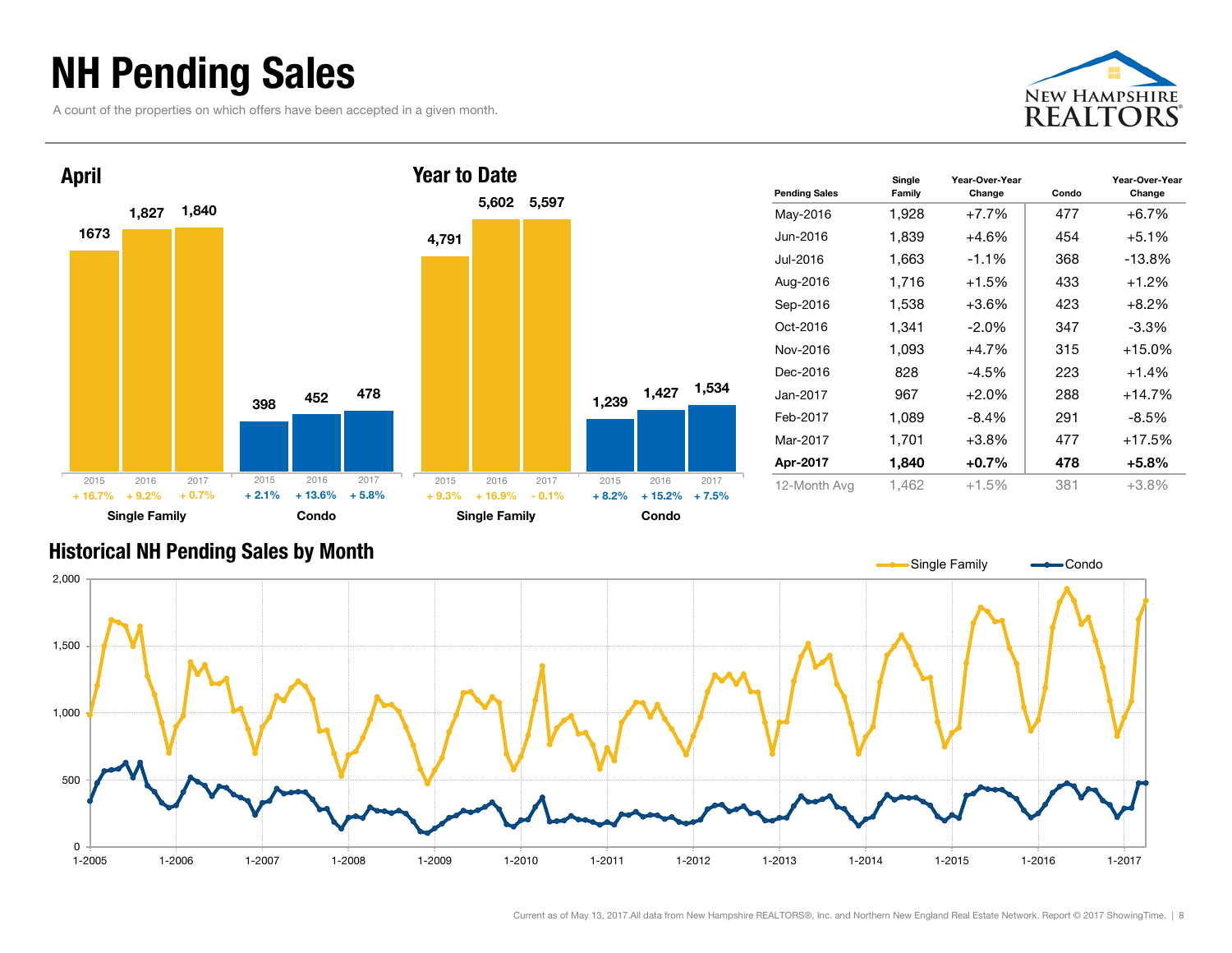### NH Months Supply of Inventory

The inventory of homes for sale at the end of a given month, divided by the average monthly pending sales from the last 12 months.





| <b>Months Supply</b> | Single<br>Family | Year-Over-Year<br>Change | Condo | Year-Over-Year<br>Change |
|----------------------|------------------|--------------------------|-------|--------------------------|
| May-2016             | 5.7              | $-26.9%$                 | 4.4   | $-26.7%$                 |
| Jun-2016             | 5.8              | $-30.1%$                 | 4.5   | $-26.2\%$                |
| Jul-2016             | 5.9              | $-30.6%$                 | 4.5   | $-25.0%$                 |
| Aug-2016             | 5.6              | $-32.5\%$                | 4.4   | $-22.8%$                 |
| Sep-2016             | 5.4              | $-32.5%$                 | 4.2   | $-22.2%$                 |
| Oct-2016             | 5.0              | $-32.4%$                 | 3.9   | $-20.4%$                 |
| Nov-2016             | 4.4              | -33.3%                   | 3.5   | $-22.2%$                 |
| Dec-2016             | 3.8              | $-29.6\%$                | 3.2   | $-20.0\%$                |
| Jan-2017.            | 3.5              | $-31.4%$                 | 3.0   | $-23.1%$                 |
| Feb-2017             | 3.4              | -30.6%                   | 3.0   | $-21.1%$                 |
| Mar-2017             | 3.5              | $-31.4%$                 | 2.9   | $-29.3%$                 |
| Apr-2017             | 3.6              | $-33.3%$                 | 3.0   | $-28.6\%$                |
| 12-Month Avg*        | 4.6              | $-31.0%$                 | 3.7   | $-24.1%$                 |

\* Months Supply for all properties from May 2016 through April 2017. This is not the average of the individual figures above.

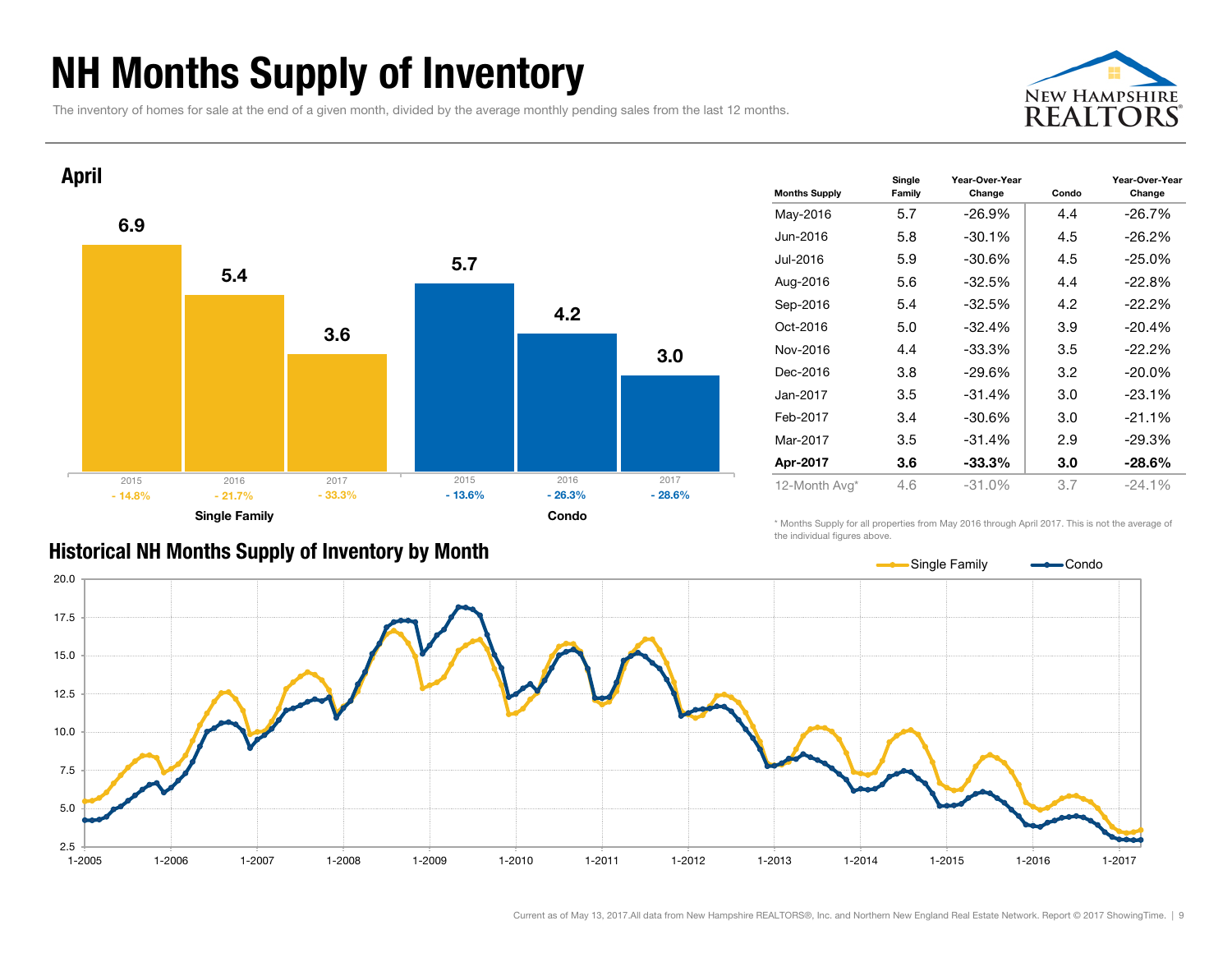### NH New Listings

A count of the properties that have been newly listed on the market in a given month.





| <b>New Listings</b> | Single<br>Family | Year-Over-Year<br>Change | Condo | Year-Over-Year<br>Change |
|---------------------|------------------|--------------------------|-------|--------------------------|
| May-2016            | 2,986            | -19.1%                   | 665   | $-2.5%$                  |
| Jun-2016            | 2,721            | -16.4%                   | 615   | $-3.8%$                  |
| Jul-2016            | 2,261            | $-18.5%$                 | 492   | $-9.6\%$                 |
| Aug-2016            | 2,165            | $-10.3%$                 | 529   | $+5.8%$                  |
| Sep-2016            | 1,957            | $-6.9\%$                 | 503   | $+7.9%$                  |
| Oct-2016            | 1,516            | $-9.9%$                  | 375   | $-12.8%$                 |
| Nov-2016            | 1,101            | $-5.7\%$                 | 302   | $-2.9\%$                 |
| Dec-2016            | 777              | $-21.4%$                 | 227   | -9.9%                    |
| Jan-2017            | 1,248            | $-2.7%$                  | 354   | $+7.3%$                  |
| Feb-2017            | 1,237            | $-19.5%$                 | 338   | $-20.1%$                 |
| Mar-2017            | 2,160            | $-12.5%$                 | 562   | $-5.5%$                  |
| Apr-2017            | 2,404            | $-15.4\%$                | 555   | $-8.9\%$                 |
| 12-Month Avg        | 2,184            | $-14.0\%$                | 482   | $-4.6%$                  |

#### Historical NH New Listings by Month

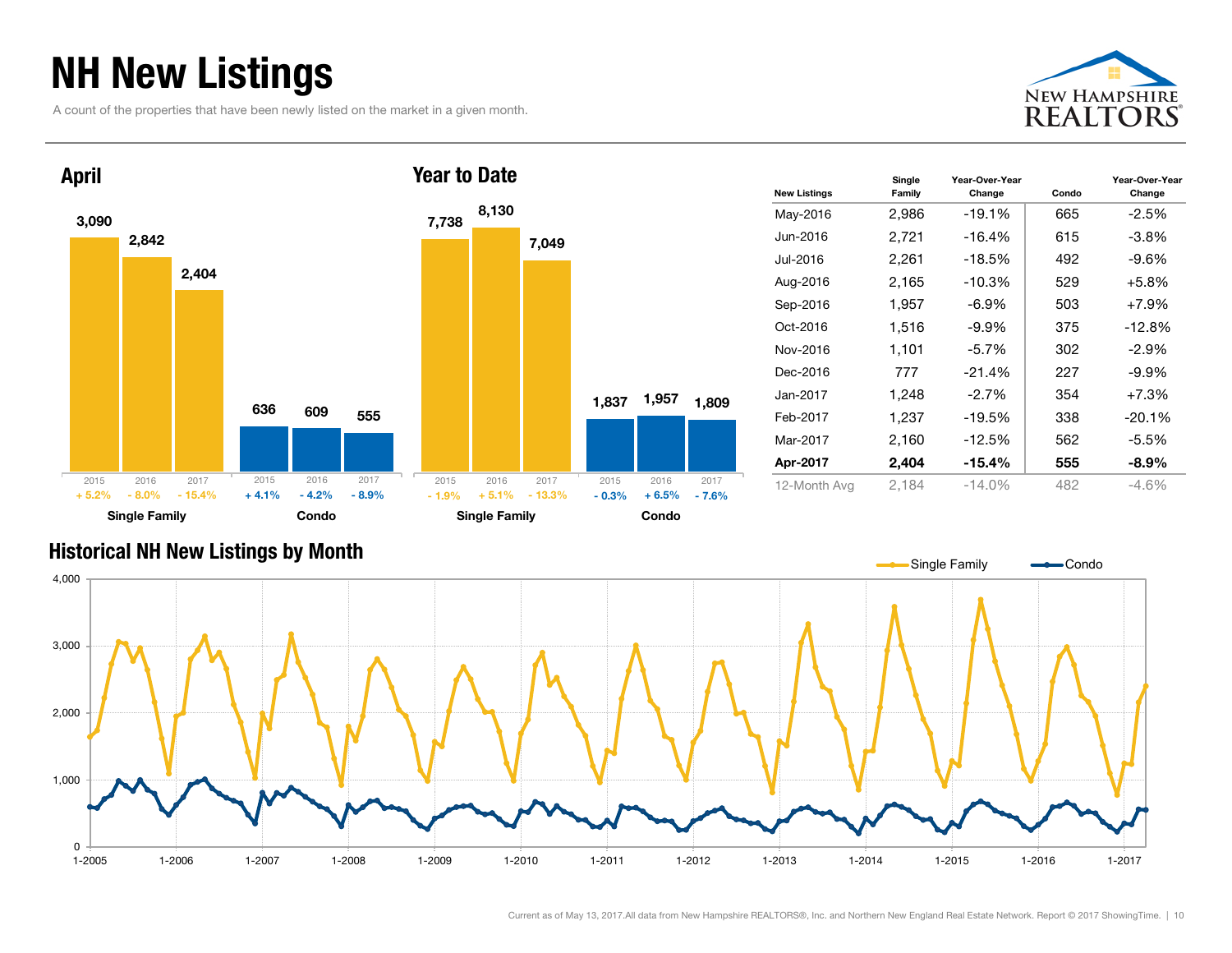### NH Inventory of Homes for Sale

The number of properties available for sale in active status at the end of a given month.





| <b>Homes for Sale</b> | Single<br>Family | Year-Over-Year<br>Change | Condo | Year-Over-Year<br>Change |
|-----------------------|------------------|--------------------------|-------|--------------------------|
| May-2016              | 8,242            | $-16.4%$                 | 1,629 | $-15.4%$                 |
| Jun-2016              | 8,506            | $-20.4\%$                | 1,658 | $-17.1%$                 |
| Jul-2016              | 8,529            | $-23.0%$                 | 1,656 | $-17.2%$                 |
| Aug-2016              | 8,240            | $-25.2%$                 | 1,628 | $-15.3%$                 |
| Sep-2016              | 7,975            | $-25.9%$                 | 1,560 | $-15.2%$                 |
| Oct-2016              | 7,361            | $-26.7%$                 | 1,450 | $-15.0\%$                |
| Nov-2016              | 6,503            | $-27.6%$                 | 1,290 | $-18.4%$                 |
| Dec-2016              | 5,601            | $-24.6%$                 | 1,175 | $-15.5%$                 |
| Jan-2017              | 5,152            | $-27.3%$                 | 1,126 | $-17.8%$                 |
| Feb-2017              | 4,965            | $-28.3%$                 | 1,114 | $-19.2%$                 |
| Mar-2017              | 5,068            | $-29.8%$                 | 1,117 | $-24.7%$                 |
| Apr-2017              | 5,275            | $-31.7%$                 | 1,127 | $-27.3%$                 |
| 12-Month Avg          | 6,785            | $-25.2%$                 | 1,378 | $-18.0\%$                |

#### Historical NH Inventory of Homes for Sale by Month

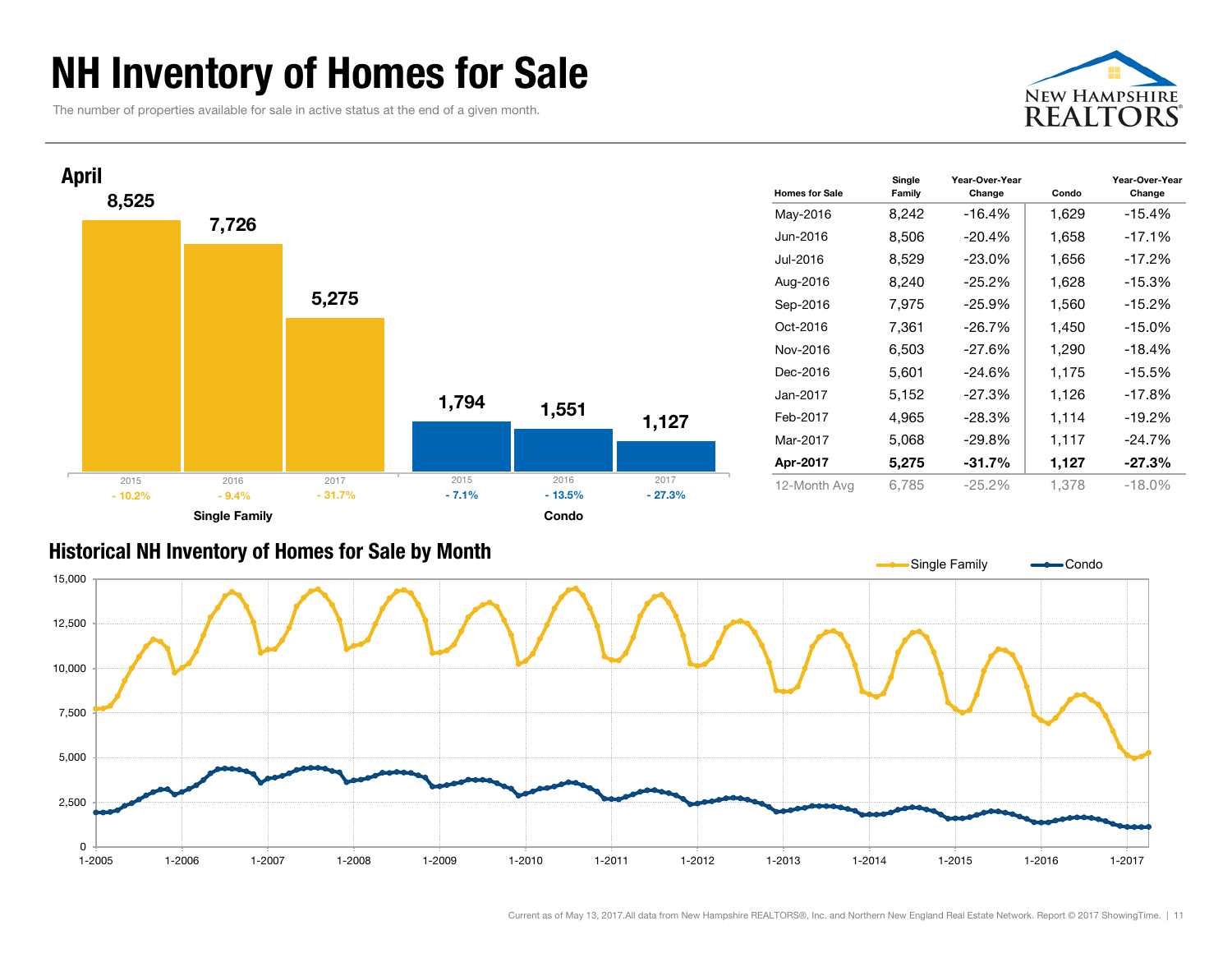### NH Percent of List Price Received

Percentage found when dividing a property's sales price by its most recent list price, then taking the average for all properties sold in a given month, not accounting for seller concessions.



96.6% 97.5% 98.1% 97.1% 98.2% 98.7% Single Family **Condo** April 2015 2016 2017  $+0.3\%$   $+0.9\%$   $+0.6\%$   $+1.0\%$   $+1.1\%$   $+0.5\%$ 2015 2016 2017 96.6% 96.9% 97.5% 96.8% 97.4% 98.2% Single Family **Condo** Year to Date  $+ 0.3\% + 0.3\% + 0.6\% + 0.6\% + 0.6\% + 0.8\%$ 2015 2016 2017 2015 2016 2017

| Pct. of List Price<br>Received | Single<br>Family | Year-Over-Year<br>Change | Condo | Year-Over-Year<br>Change |  |  |  |
|--------------------------------|------------------|--------------------------|-------|--------------------------|--|--|--|
| May-2016                       | 97.8%            | $+0.6%$                  | 98.4% | $+1.4%$                  |  |  |  |
| Jun-2016                       | 98.0%            | $+0.5%$                  | 98.1% | $+0.5%$                  |  |  |  |
| Jul-2016                       | 97.6%            | $+0.1\%$                 | 98.1% | $+0.2%$                  |  |  |  |
| Aug-2016                       | 97.6%            | $+0.4%$                  | 97.8% | $+0.1%$                  |  |  |  |
| Sep-2016                       | 97.2%            | $0.0\%$                  | 98.5% | $+1.3%$                  |  |  |  |
| Oct-2016                       | 97.3%            | $+0.6%$                  | 98.0% | $+0.1%$                  |  |  |  |
| Nov-2016                       | 97.0%            | $+0.6%$                  | 97.8% | $+0.4%$                  |  |  |  |
| Dec-2016                       | 97.0%            | $+0.5%$                  | 98.1% | $+0.7%$                  |  |  |  |
| Jan-2017                       | 97.4%            | $+1.0%$                  | 97.7% | $+1.3%$                  |  |  |  |
| Feb-2017                       | 96.9%            | $+0.4%$                  | 97.8% | $+0.9\%$                 |  |  |  |
| Mar-2017                       | 97.5%            | $+0.4%$                  | 98.2% | $+0.7%$                  |  |  |  |
| Apr-2017                       | 98.1%            | $+0.6\%$                 | 98.7% | $+0.5%$                  |  |  |  |
| 12-Month Avg*                  | 97.5%            | $+0.4%$                  | 98.1% | $+0.6%$                  |  |  |  |

#### Historical NH Percent of List Price Received by Month

\* Pct. of List Price Received for all properties from May 2016 through April 2017. This is not the average of the individual figures above.

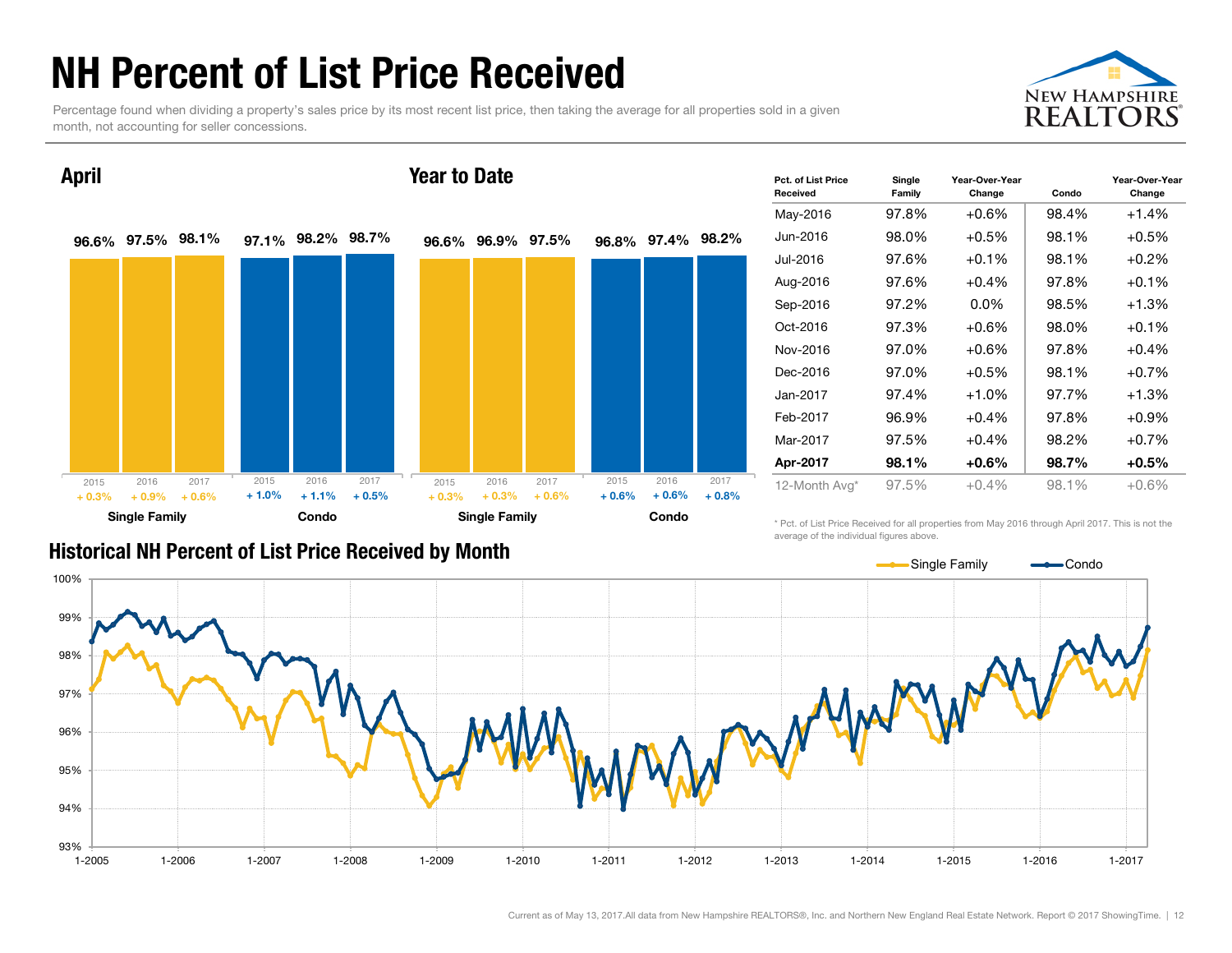## NH Housing Affordability Index

This index measures housing affordability for the region. For example, an index of 120 means the median household income is 120% of what is necessary to qualify for the median-priced home under prevailing interest rates. A higher number means greater affordability.





| <b>Affordability Index</b> | Single<br>Family | Year-Over-Year<br>Change | Condo | Year-Over-Year<br>Change |
|----------------------------|------------------|--------------------------|-------|--------------------------|
| May-2016                   | 159              | $-5.4\%$                 | 217   | $-7.7\%$                 |
| Jun-2016                   | 156              | $-1.3%$                  | 216   | $-3.6\%$                 |
| Jul-2016                   | 156              | $0.0\%$                  | 216   | $0.0\%$                  |
| Aug-2016                   | 155              | $-5.5%$                  | 210   | $-6.7%$                  |
| Sep-2016                   | 156              | $-4.3\%$                 | 199   | $-16.4%$                 |
| Oct-2016                   | 163              | $-3.6\%$                 | 215   | $-5.7\%$                 |
| Nov-2016                   | 155              | $-9.4%$                  | 202   | $-11.4%$                 |
| Dec-2016                   | 148              | $-13.5%$                 | 191   | $-19.4%$                 |
| Jan-2017                   | 148              | $-10.3%$                 | 204   | $-12.8%$                 |
| Feb-2017                   | 154              | $-14.0\%$                | 216   | $-4.8%$                  |
| Mar-2017                   | 154              | $-7.8\%$                 | 198   | $-16.8%$                 |
| Apr-2017                   | 147              | $-8.1%$                  | 213   | $0.0\%$                  |
| 12-Month Avg*              | 154              | $-11.4%$                 | 166   | $-6.8%$                  |

#### Historical NH Housing Affordability Index by Month

\* Affordability Index for all properties from May 2016 through April 2017. This is not the average of the individual figures above.

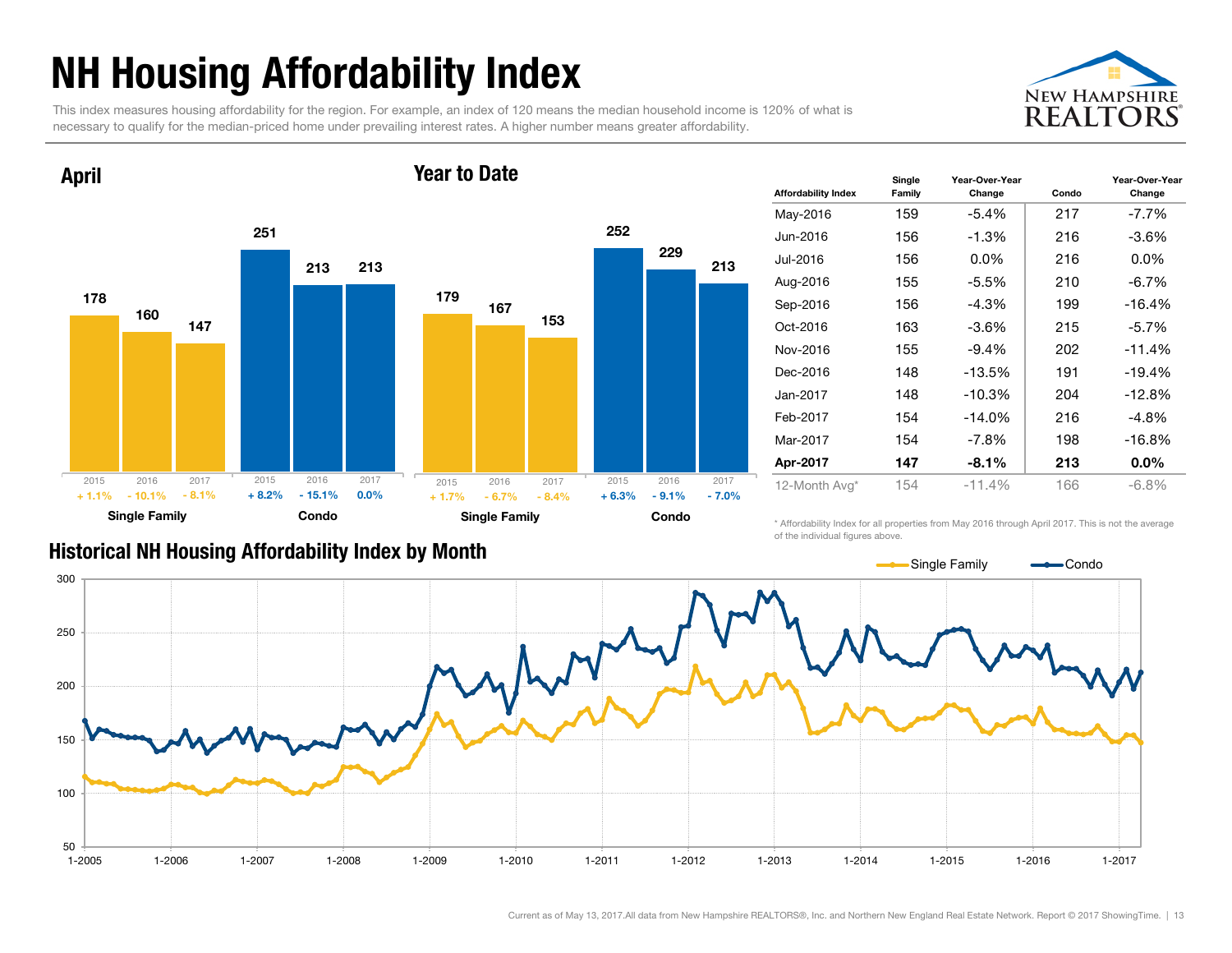## NH All Properties Activity Overview

Key metrics by report month and for year-to-date (YTD) starting from the first of the year. Includes Single Family, Condos and Manufactured/Mobile Homes.



| <b>Key Metrics</b>                         | <b>Historical Sparkbars</b>              | 4-2016    | 4-2017    | <b>Percent Change</b> | <b>YTD 2016 YTD 2017</b> |           | Percent Change |
|--------------------------------------------|------------------------------------------|-----------|-----------|-----------------------|--------------------------|-----------|----------------|
| <b>Closed Sales</b>                        | 4-2014<br>4-2015<br>4-2016<br>4-2017     | 1,727     | 1,529     | $-11.5%$              | 5,517                    | 5,339     | $-3.2%$        |
| <b>Median Sales Price</b>                  | 4-2014<br>4-2015<br>4-2016<br>4-2017     | \$225,000 | \$237,250 | $+5.4%$               | \$215,000                | \$228,875 | $+6.5%$        |
| \$ Volume of Closed Sales<br>(in millions) | 4-2014<br>4-2017<br>4-2015<br>4-2016     | \$438.2   | \$406.6   | $-7.2%$               | \$1,353.3                | \$1,404.7 | $+3.8%$        |
| <b>Days on Market</b>                      | 4-2014<br>4-2015<br>4-2016<br>4-2017     | 92        | 75        | $-18.5%$              | 96                       | 84        | $-12.5%$       |
| <b>Pending Sales</b>                       | $4 - 2015$<br>4-2016<br>4-2017<br>4-2014 | 2,389     | 2,421     | $+1.3%$               | 7,389                    | 7,456     | $+0.9%$        |
| <b>Months Supply</b>                       | 4-2017<br>4-2014<br>4-2015<br>4-2016     | 5.0       | 3.4       | $-32.0%$              |                          |           |                |
| <b>New Listings</b>                        | 4-2015<br>4-2016<br>4-2017<br>4-2014     | 3,603     | 3,075     | $-14.7%$              | 10,499                   | 9,192     | $-12.4%$       |
| <b>Homes for Sale</b>                      | 4-2014<br>4-2015<br>4-2016<br>4-2017     | 9,601     | 6,609     | $-31.2%$              |                          |           |                |
| <b>Pct. of List Price Received</b>         | 4-2014<br>4-2015<br>4-2016<br>4-2017     | 97.4%     | 98.1%     | $+0.7%$               | 96.8%                    | 97.4%     | $+0.6%$        |
| <b>Affordability Index</b>                 | 4-2014<br>4-2015<br>4-2016<br>4-2017     | 175       | 162       | $-7.5%$               | 183                      | 167       | $-8.4%$        |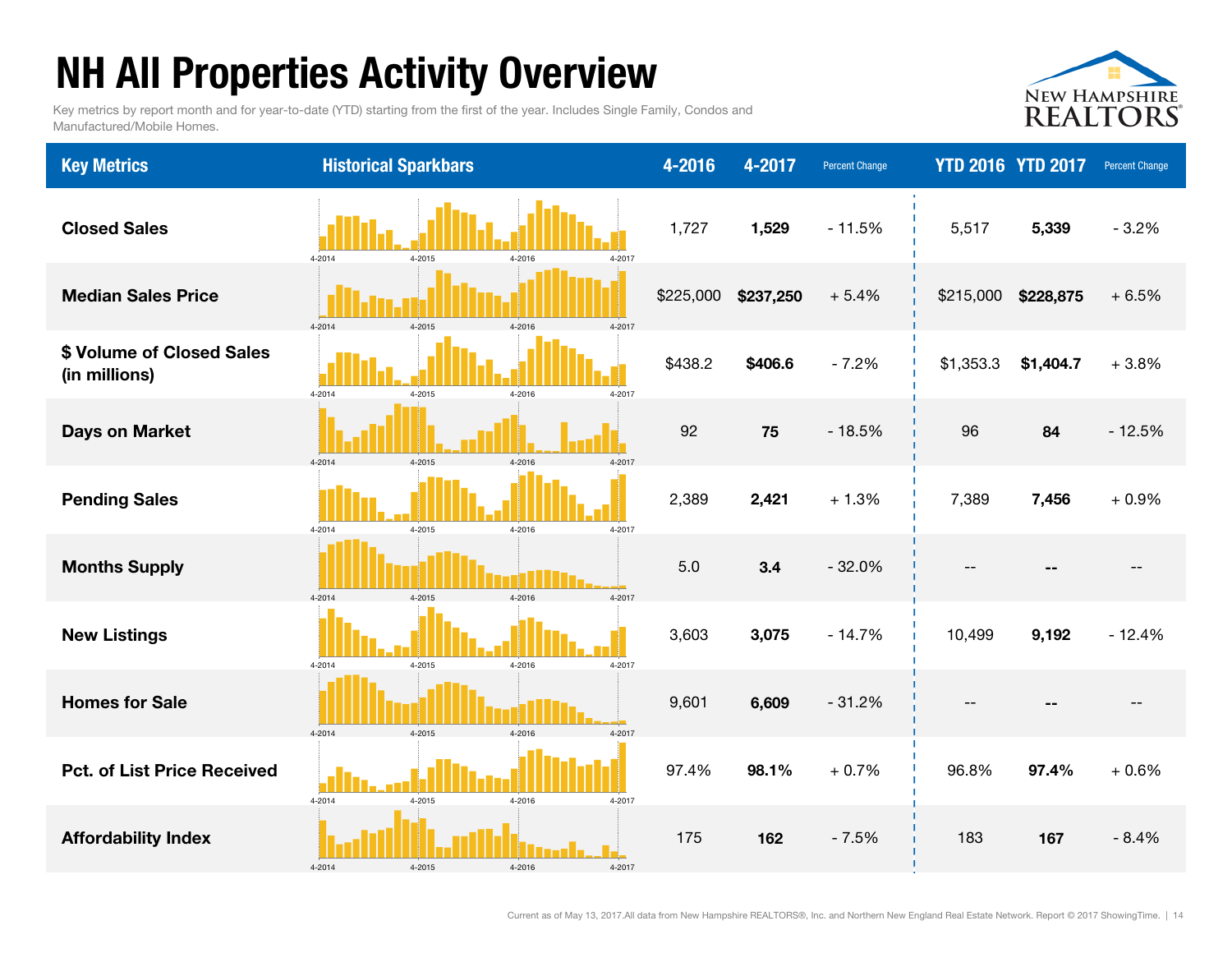### NH Single Family Residential Activity by County

Key metrics by report month for the counties in the state of New Hampshire.



|                           | <b>Closed Sales</b> |        |          | <b>Median Sales Price</b> |           |          | <b>Sales Volume</b><br>(In Millions) |                       |          | <b>Days on Market</b> |        |          | <b>Pending Sales</b> |        |          |
|---------------------------|---------------------|--------|----------|---------------------------|-----------|----------|--------------------------------------|-----------------------|----------|-----------------------|--------|----------|----------------------|--------|----------|
|                           | 4-2016              | 4-2017 | $+/-$    | 4-2016                    | 4-2017    | $+/-$    | 4-2016                               | 4-2017                | $+/-$    | 4-2016                | 4-2017 | $+/-$    | 4-2016               | 4-2017 | $+/-$    |
| <b>Belknap</b>            | 82                  | 67     | $-18.3%$ | \$205,000                 | \$219,000 | $+6.8%$  | \$27.4                               | \$17.5                | $-36.1%$ | 122                   | 107    | $-12.3%$ | 121                  | 122    | $+0.8%$  |
| Belknap Year-to-Date      | 262                 | 251    | $-4.2%$  | \$200,000                 | \$202,000 | $+1.0%$  | \$78.8                               | \$72.0                | $-8.6%$  | 117                   | 111    | $-5.1%$  | 349                  | 344    | $-1.4%$  |
| Carroll                   | 78                  | 79     | $+1.3%$  | \$198,250                 | \$236,500 | $+19.3%$ | \$26.8                               | \$25.8                | $-3.7%$  | 157                   | 142    | $-9.6%$  | 81                   | 90     | $+11.1%$ |
| Carroll Year-to-Date      | 253                 | 257    | $+1.6%$  | \$205,000                 | \$215,000 | $+4.9%$  | \$77.5                               | \$78.7                | $+1.5%$  | 160                   | 144    | $-10.0%$ | 296                  | 316    | $+6.8%$  |
| <b>Cheshire</b>           | 68                  | 54     | $-20.6%$ | \$174,995                 | \$189,500 | $+8.3%$  | \$12.6                               | \$11.4                | $-9.5%$  | 167                   | 93     | $-44.3%$ | 93                   | 105    | $+12.9%$ |
| Cheshire Year-to-Date     | 215                 | 210    | $-2.3%$  | \$162,100                 | \$176,000 | $+8.6%$  | \$39.4                               | \$39.7                | $+0.8%$  | 151                   | 106    | $-29.8%$ | 287                  | 299    | $+4.2%$  |
| Coos                      | 38                  | 39     | $+2.6%$  | \$70,000                  | \$89,000  | $+27.1%$ | \$3.9                                | \$4.1                 | $+5.1%$  | 157                   | 207    | $+31.8%$ | 45                   | 36     | $-20.0%$ |
| Coos Year-to-Date         | 120                 | 121    | $+0.8%$  | \$77,500                  | \$95,000  | $+22.6%$ | \$11.6                               | \$14.1                | $+21.6%$ | 158                   | 186    | $+17.7%$ | 147                  | 130    | $-11.6%$ |
| Grafton                   | 71                  | 62     | $-12.7%$ | \$220,000                 | \$207,500 | $-5.7%$  | \$18.8                               | \$14.4                | $-23.4%$ | 142                   | 135    | $-4.9%$  | 132                  | 116    | $-12.1%$ |
| Grafton Year-to-Date      | 234                 | 243    | $+3.8%$  | \$180,500                 | \$192,000 | $+6.4%$  | \$55.5                               | \$57.9                | $+4.3%$  | 135                   | 117    | $-13.3%$ | 355                  | 370    | $+4.2%$  |
| Hillsborough              | 361                 | 315    | $-12.7%$ | \$253,000                 | \$274,800 | $+8.6%$  | \$98.1                               | \$97.0                | $-1.1%$  | 63                    | 48     | $-23.8%$ | 489                  | 471    | $-3.7%$  |
| Hillsborough Year-to-Date | 1,134               | 1,025  | - 9.6%   | \$247,000                 | \$270,000 | $+9.3%$  | \$305.3                              | \$304.5               | $-0.3%$  | 72                    | 62     | $-13.9%$ | 1,522                | 1,481  | $-2.7%$  |
| <b>Merrimack</b>          | 128                 | 134    | $+4.7%$  | \$212,000                 | \$237,500 | $+12.0%$ | \$28.4                               | \$33.8                | $+19.0%$ | 109                   | 75     | $-31.2%$ | 203                  | 215    | $+5.9%$  |
| Merrimack Year-to-Date    | 420                 | 468    | $+11.4%$ | \$210,000                 | \$229,900 | $+9.5%$  | \$95.4                               | \$115.6               | $+21.2%$ | 101                   | 83     | $-17.8%$ | 604                  | 658    | $+8.9%$  |
| Rockingham                | 298                 | 234    | $-21.5%$ | \$312,550                 | \$335,000 | $+7.2%$  | \$103.5                              | \$89.2                | $-13.8%$ | 71                    | 54     | $-23.9%$ | 427                  | 441    | $+3.3%$  |
| Rockingham Year-to-Date   | 971                 | 815    | $-16.1%$ | \$305,000                 | \$333,000 | $+9.2%$  | \$336.4                              | \$324.0               | $-3.7%$  | 80                    | 69     | $-13.8%$ | 1,334                | 1,261  | $-5.5%$  |
| <b>Strafford</b>          | 114                 | 104    | $-8.8%$  | \$227,500                 | \$236,750 | $+4.1%$  | \$29.1                               | \$26.0                | $-10.7%$ | 79                    | 57     | $-27.8%$ | 173                  | 187    | $+8.1%$  |
| Strafford Year-to-Date    | 386                 | 366    | $-5.2%$  | \$210,000                 | \$225,000 | $+7.1%$  | \$89.5                               | \$89.3                | $-0.2%$  | 101                   | 68     | $-32.7%$ | 517                  | 557    | $+7.7%$  |
| <b>Sullivan</b>           | 46                  | 41     | $-10.9%$ | \$169,050                 | \$200,000 | $+18.3%$ | \$9.3                                | \$11.4                | $+22.6%$ | 160                   | 131    | $-18.1%$ | 63                   | 57     | $-9.5%$  |
| Sullivan Year-to-Date     | 133                 | 132    | $-0.8%$  | \$146,000                 | \$165,000 | $+13.0%$ | \$28.2                               | \$26.7                | $-5.3%$  | 144                   | 137    | $-4.9%$  | 191                  | 181    | $-5.2%$  |
| <b>Entire State</b>       | 1,284               | 1,129  | $-12.1%$ | \$246,250                 | \$260,000 | $+5.6%$  | \$357.8                              | \$330.8               | $-7.5%$  | 96                    | 79     | $-17.7%$ | 1,827                | 1,840  | $+0.7%$  |
| Entire State Year-to-Date | 4,128               | 3,888  | $-5.8%$  | \$235,550                 | \$250,000 | $+6.1%$  |                                      | $$1,117.5$ $$1,122.5$ | $+0.4%$  | 100                   | 87     | $-13.0%$ | 5,602                | 5,597  | $-0.1%$  |